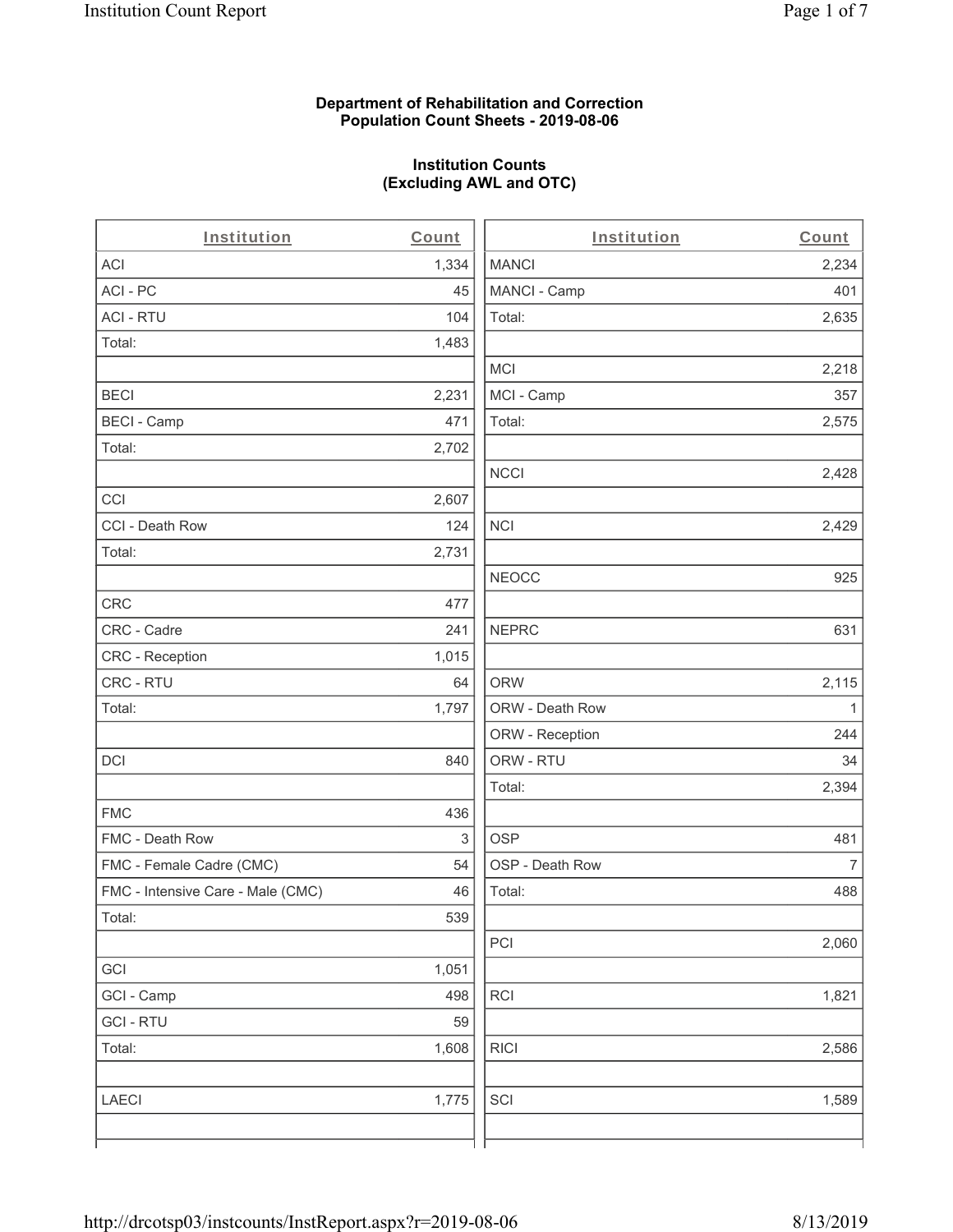| <b>LECI</b>              | 2,045 | <b>SOCF</b>    |                          | 1,173  |
|--------------------------|-------|----------------|--------------------------|--------|
| LECI - Camp              | 194   | SOCF - RTU     |                          | 68     |
| Total:                   | 2,239 | Total:         |                          | 1,241  |
| LOCI                     | 2,260 | <b>TCI</b>     |                          | 919    |
|                          |       | TCI - Camp     |                          | 438    |
| LORCI                    | 209   | Total:         |                          | 1,357  |
| LORCI - Cadre            | 140   |                |                          |        |
| <b>LORCI - Reception</b> | 1,108 | <b>TOCI</b>    |                          | 746    |
| Total:                   | 1,457 | TOCI - PC      |                          | 85     |
|                          |       | Total:         |                          | 831    |
| <b>MACI</b>              | 1,034 |                |                          |        |
| MACI - Minimum           | 1,188 | <b>WCI</b>     |                          | 1,293  |
| Total:                   | 2,222 | <b>WCI-RTU</b> |                          | 28     |
|                          |       | Total:         |                          | 1,321  |
|                          |       |                | <b>Total Population:</b> | 48,964 |

\* The Total Population includes 30 Offenders with Reason Codes 30 & 31. \*\* The Total Population includes 36 Offenders with Reason Code 0A.

## **Male Population by Security Level (Include AWL and Exclude OTC)**

| Security Level         |                   | <b>Body</b> | <b>AWL</b> | $(-\text{OTC})$ | <b>Total</b> |
|------------------------|-------------------|-------------|------------|-----------------|--------------|
| <b>Total Level E</b>   |                   | 1,026       | 7          | 6               | 1,027        |
| <b>Total Level 4</b>   |                   | 1,661       | 12         | 12              | 1,661        |
| Total Level 3          |                   | 11,754      | 150        | 137             | 11,767       |
| Total Level 2          |                   | 16,817      | 189        | 131             | 16,875       |
| Total Level 1          |                   | 13,560      | 146        | 77              | 13,629       |
| <b>Total Death Row</b> |                   | 136         |            |                 | 136          |
|                        | <b>Total Male</b> | 44,954      | 505        | 364             | 45,095       |

#### **Female Population by Institution (Include AWL and Exclude OTC)**

|                          |             | . . |        |       |
|--------------------------|-------------|-----|--------|-------|
| Institution              | <b>Body</b> | AWL | (-OTC) | Total |
| <b>DCI</b>               | 840         | 8   | 5      | 843   |
| <b>FMC</b>               | 18          |     | 2      | 23    |
| FMC - Female Cadre (CMC) | 54          |     |        | 54    |
| <b>NEPRC</b>             | 631         |     | ⌒      | 636   |
| <b>ORW</b>               | 2,114       | 41  | 23     | 2,132 |
| <b>ORW - Death Row</b>   |             |     |        |       |
|                          |             |     |        |       |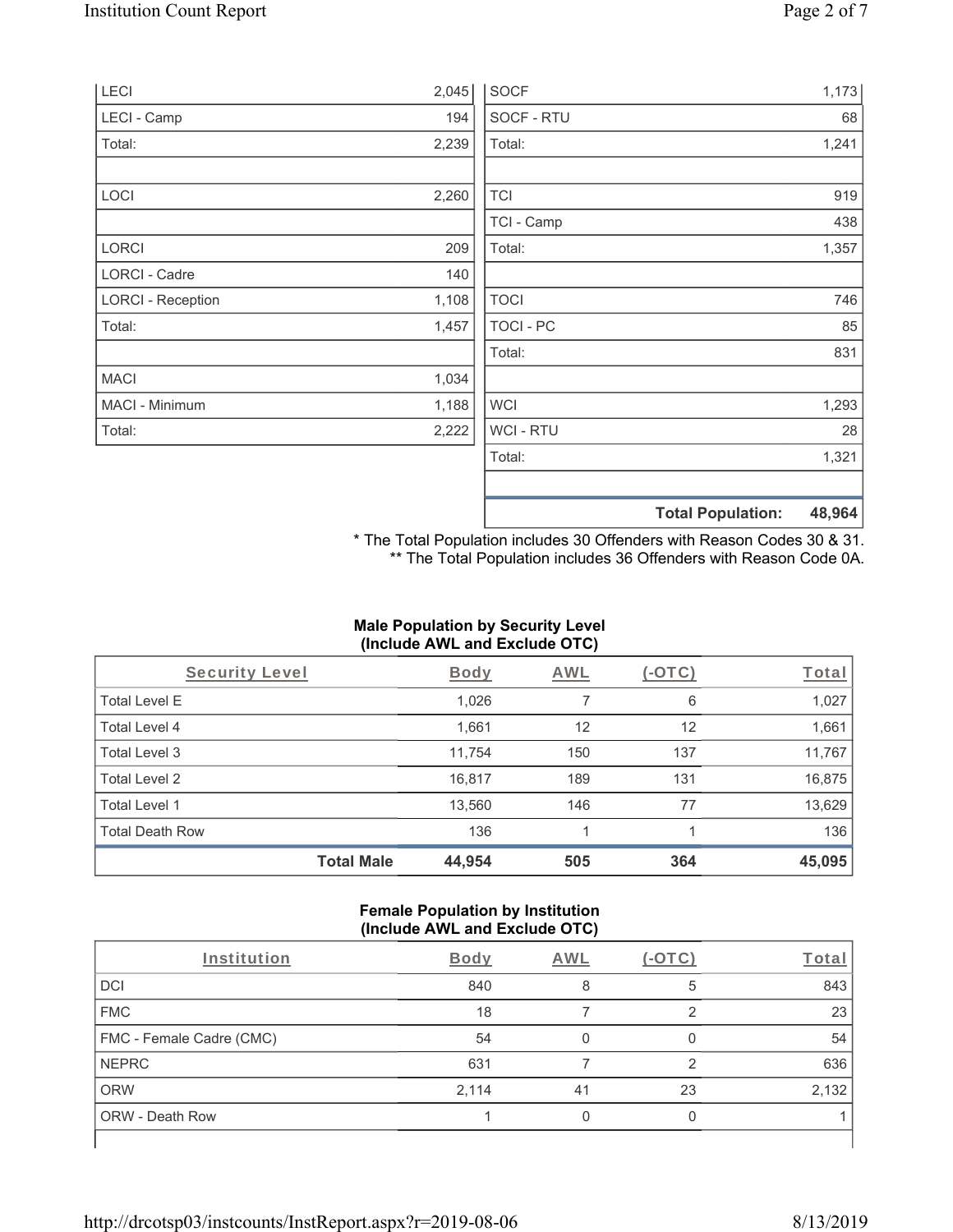| <b>ORW</b> - Reception |                          | 244    | 6   |     | 245    |
|------------------------|--------------------------|--------|-----|-----|--------|
| ORW - RTU              |                          | 34     |     |     | 34     |
|                        | <b>Total Female</b>      | 3,936  | 69  | 37  | 3,968  |
|                        |                          |        |     |     |        |
|                        | <b>Total Population:</b> | 48,890 | 574 | 401 | 49,063 |

#### **Male Population by Institution: Security Level 5 and E (Include AWL and Exclude OTC)**

| Institution              |                      | Body           | <b>AWL</b>          | (OTC)               | Total          |
|--------------------------|----------------------|----------------|---------------------|---------------------|----------------|
| ACI                      |                      | $\overline{4}$ | $\boldsymbol{0}$    | $\mathsf{O}\xspace$ | 4              |
| CRC                      |                      | 1              | $\mathbf 0$         | $\mathsf{O}\xspace$ | 1              |
| CRC - Reception          |                      |                | $\boldsymbol{0}$    | 0                   | 1              |
| CRC - RTU                |                      | $\,6\,$        | $\mathbf 0$         | $\mathsf{O}\xspace$ | $\,6\,$        |
| <b>FMC</b>               |                      | 1              | $\mathsf{O}\xspace$ | $\mathsf{O}\xspace$ | 1              |
| LECI                     |                      | 17             | $\mathsf{O}\xspace$ | $\mathsf{O}\xspace$ | 17             |
| LORCI                    |                      | $\overline{2}$ | $\mathsf{O}\xspace$ | 0                   | $\sqrt{2}$     |
| <b>LORCI - Reception</b> |                      | 1              | $\mathsf{O}\xspace$ | $\mathsf 0$         | $\mathbf{1}$   |
| <b>MACI</b>              |                      | 21             | $\mathsf{O}\xspace$ | $\mathsf{O}\xspace$ | 21             |
| <b>MANCI</b>             |                      | 11             | $\mathsf{O}\xspace$ | $\mathsf 0$         | 11             |
| <b>NCI</b>               |                      | 1              | $\mathbf 0$         | $\mathsf{O}\xspace$ | 1              |
| <b>NEOCC</b>             |                      | $\overline{5}$ | $\mathbf 0$         | $\mathbf 0$         | $\sqrt{5}$     |
| <b>OSP</b>               |                      | 358            | 1                   | $\mathbf{1}$        | 358            |
| <b>RCI</b>               |                      | 13             | $\mathbf 0$         | $\mathsf{O}\xspace$ | 13             |
| <b>SOCF</b>              |                      | 433            | 4                   | 4                   | 433            |
| <b>TOCI</b>              |                      | 116            | $\mathbf{1}$        | $\mathbf 0$         | 117            |
| <b>TOCI - PC</b>         |                      | 3              | $\mathsf{O}\xspace$ | $\mathsf{O}\xspace$ | 3              |
| <b>WCI</b>               |                      | 25             | $\mathbf{1}$        | $\mathbf{1}$        | 25             |
| WCI - RTU                |                      | $\overline{7}$ | $\mathbf 0$         | $\mathsf{O}\xspace$ | $\overline{7}$ |
|                          | <b>Total Level 5</b> | 1,026          | $\overline{7}$      | $\bf 6$             | 1,027          |

#### **Male Population by Institution: Security Level 4 (Include AWL and Exclude OTC)**

| Institution                       | <b>Body</b> | AWL | (-OTC) | Total |
|-----------------------------------|-------------|-----|--------|-------|
| ACI                               | 6           |     |        | 6     |
| CRC                               | 10          |     |        | 10    |
| CRC - Reception                   | 6           |     |        | 6     |
| <b>CRC - RTU</b>                  | 11          |     |        |       |
| <b>FMC</b>                        |             |     |        |       |
| FMC - Intensive Care - Male (CMC) |             |     |        |       |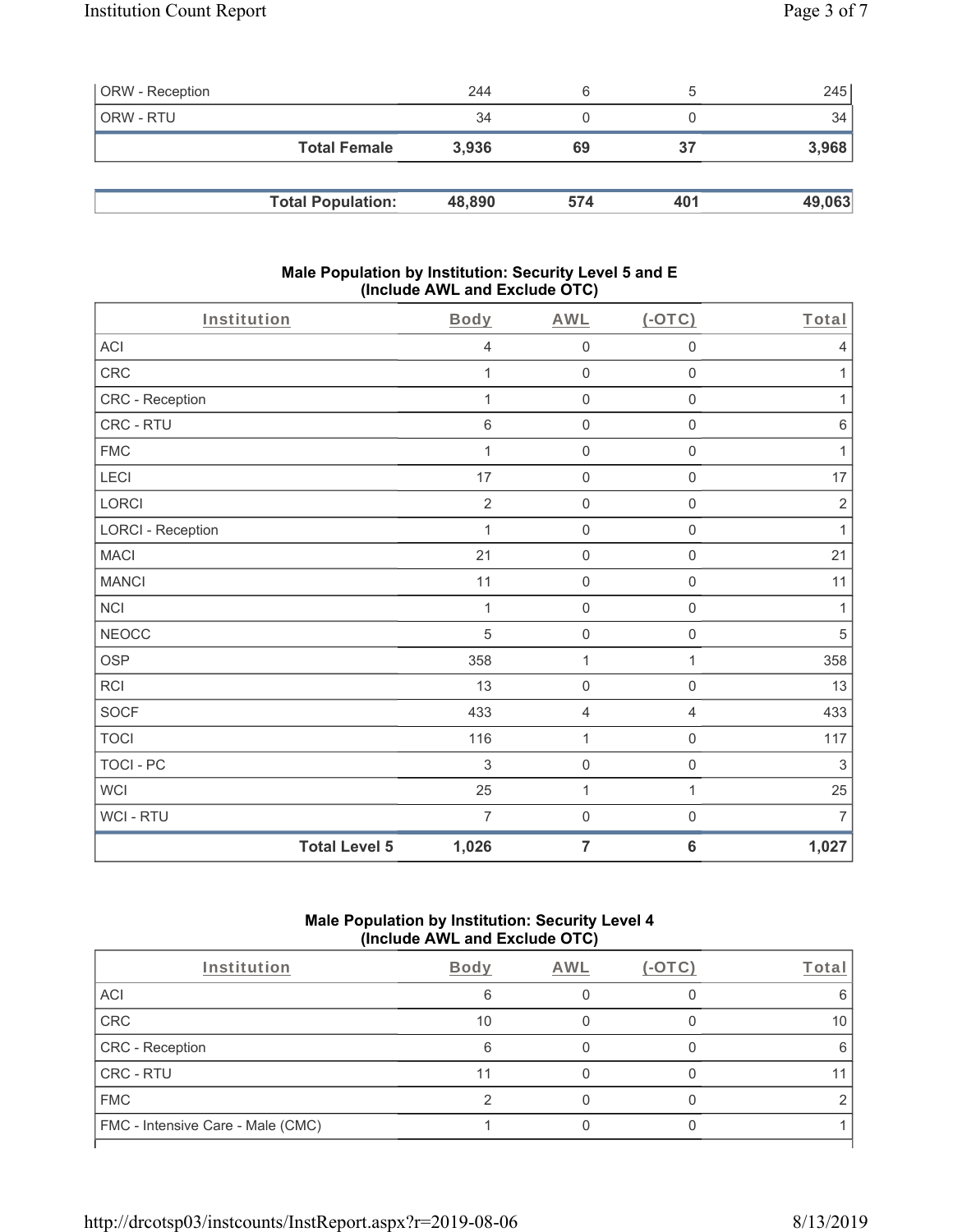| LECI                     | $\overline{7}$ | $\mathbf{1}$        | 1                | 7              |
|--------------------------|----------------|---------------------|------------------|----------------|
| LOCI                     | $\mathbf 0$    | 4                   | 4                | $\mathbf 0$    |
| LORCI                    | $\overline{7}$ | 1                   |                  | $\overline{7}$ |
| <b>LORCI - Reception</b> | $\overline{2}$ | $\mathsf{O}\xspace$ | 0                | $\sqrt{2}$     |
| <b>MACI</b>              | 22             | $\mathsf{O}\xspace$ | $\mathbf 0$      | 22             |
| <b>MANCI</b>             | 49             | 0                   | $\boldsymbol{0}$ | 49             |
| <b>NEOCC</b>             | 11             | $\mathbf 0$         | $\boldsymbol{0}$ | 11             |
| OSP                      | 99             | $\mathsf{O}\xspace$ | $\mathbf 0$      | 99             |
| <b>RCI</b>               | 3              | $\boldsymbol{0}$    | $\boldsymbol{0}$ | $\sqrt{3}$     |
| <b>SOCF</b>              | 708            | 4                   | 4                | 708            |
| SOCF - RTU               | 68             | $\boldsymbol{0}$    | $\boldsymbol{0}$ | 68             |
| <b>TCI</b>               | 13             | $\mathbf 0$         | $\mathbf 0$      | 13             |
| TCI - Camp               | $\overline{1}$ | $\mathbf 0$         | 0                | 1              |
| <b>TOCI</b>              | 609            | $\overline{2}$      | $\overline{2}$   | 609            |
| TOCI - PC                | 16             | $\mathsf{O}\xspace$ | 0                | 16             |
| <b>WCI</b>               | $\,$ 5 $\,$    | $\boldsymbol{0}$    | 0                | $\mathbf 5$    |
| WCI - RTU                | $\sqrt{5}$     | $\boldsymbol{0}$    | 0                | $\sqrt{5}$     |
| <b>Total Level 4</b>     | 1,661          | 12                  | 12               | 1,661          |

## **Male Population by Institution: Security Level 3 (Include AWL and Exclude OTC)**

| Institution                       | Body           | <b>AWL</b>     | $($ -OTC $)$   | Total                     |
|-----------------------------------|----------------|----------------|----------------|---------------------------|
| <b>ACI</b>                        | 23             | 0              | $\mathbf 0$    | 23                        |
| ACI-PC                            | $\overline{7}$ | 0              | $\mathbf 0$    | $\overline{7}$            |
| <b>BECI</b>                       | $\overline{2}$ | 0              | $\mathbf 0$    | $\sqrt{2}$                |
| CCI                               | 10             | $\mathbf 0$    | $\mathbf 0$    | $10$                      |
| CRC                               | 296            | 14             | 14             | 296                       |
| CRC - Cadre                       | 27             | $\mathbf 0$    | $\mathbf 0$    | 27                        |
| CRC - Reception                   | 769            | 20             | 18             | 771                       |
| CRC - RTU                         | 46             | 0              | $\mathbf 0$    | 46                        |
| <b>FMC</b>                        | $\,6$          | $\overline{2}$ | 1              | $\overline{7}$            |
| FMC - Intensive Care - Male (CMC) | $\overline{4}$ | $\mathbf 0$    | $\mathbf 0$    | $\overline{4}$            |
| <b>GCI-RTU</b>                    | 1              | $\mathbf 0$    | $\mathbf 0$    | 1                         |
| <b>LAECI</b>                      | 3              | 0              | $\mathbf 0$    | $\ensuremath{\mathsf{3}}$ |
| <b>LECI</b>                       | 2,001          | 11             | 8              | 2,004                     |
| LOCI                              | 2              | 0              | 0              | $\overline{2}$            |
| LORCI                             | 53             | 45             | 45             | 53                        |
| <b>LORCI - Cadre</b>              | 7              | $\mathbf 0$    | 0              | $\overline{7}$            |
| <b>LORCI - Reception</b>          | 739            | 0              | 0              | 739                       |
| <b>MACI</b>                       | 865            | $\overline{2}$ | $\overline{2}$ | 865                       |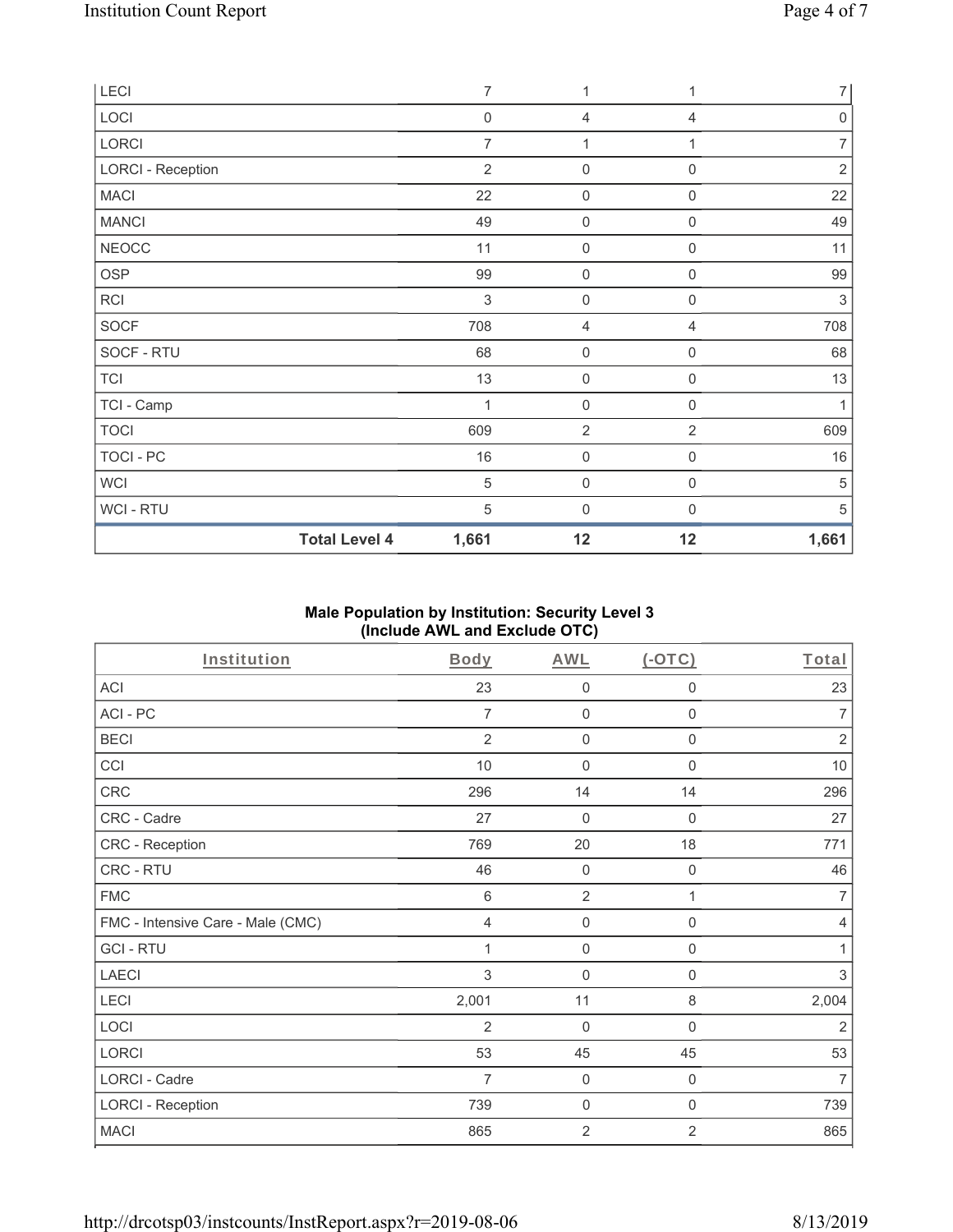| <b>MANCI</b> |                      | 2,093                     | 22                        | 20                        | 2,095                     |
|--------------|----------------------|---------------------------|---------------------------|---------------------------|---------------------------|
| <b>MCI</b>   |                      | $\ensuremath{\mathsf{3}}$ | $\mathsf{O}\xspace$       | $\mathbf 0$               | 3                         |
| <b>NCCI</b>  |                      | $\sqrt{5}$                | $\mathbf 1$               | 1                         | $\sqrt{5}$                |
| <b>NCI</b>   |                      | 12                        | $\mathsf{O}\xspace$       | $\mathbf 0$               | 12                        |
| <b>NEOCC</b> |                      | 907                       | 4                         | $\overline{4}$            | 907                       |
| PCI          |                      | 41                        | $\overline{2}$            | $\boldsymbol{0}$          | 43                        |
| <b>RCI</b>   |                      | 1,621                     | 11                        | $\boldsymbol{9}$          | 1,623                     |
| <b>RICI</b>  |                      | $\,8\,$                   | $\mathbf 1$               |                           | $\,8\,$                   |
| SCI          |                      | 3                         | $\mathsf{O}\xspace$       | $\mathbf 0$               | $\ensuremath{\mathsf{3}}$ |
| <b>SOCF</b>  |                      | 31                        | $\mathsf{O}\xspace$       | $\mathbf 0$               | 31                        |
| <b>TCI</b>   |                      | 837                       | $\ensuremath{\mathsf{3}}$ | $\ensuremath{\mathsf{3}}$ | 837                       |
| TCI - Camp   |                      | $\mathbf 1$               | $\mathbf 0$               | $\mathbf 0$               | 1                         |
| <b>TOCI</b>  |                      | 21                        | $\mathsf{O}\xspace$       | $\mathbf 0$               | 21                        |
| TOCI - PC    |                      | 66                        | $\mathsf{O}\xspace$       | $\overline{0}$            | 66                        |
| <b>WCI</b>   |                      | 1,230                     | 12                        | 11                        | 1,231                     |
| WCI - RTU    |                      | 14                        | $\boldsymbol{0}$          | $\Omega$                  | 14                        |
|              | <b>Total Level 3</b> | 11,754                    | 150                       | 137                       | 11,767                    |

### **Male Population by Institution: Security Level 2 (Include AWL and Exclude OTC)**

| Institution                       | <b>Body</b>    | <b>AWL</b>          | (OTC)               | Total |
|-----------------------------------|----------------|---------------------|---------------------|-------|
| <b>ACI</b>                        | 751            | $\overline{2}$      | 1                   | 752   |
| ACI-PC                            | 27             | $\mathbf 0$         | 0                   | 27    |
| <b>ACI - RTU</b>                  | 75             | $\mathbf 0$         | $\mathbf 0$         | 75    |
| <b>BECI</b>                       | 1,601          | 18                  | 12                  | 1,607 |
| CCI                               | 2,034          | 12                  | 5                   | 2,041 |
| CRC                               | 77             | $\mathbf{1}$        | 1                   | 77    |
| CRC - Cadre                       | 214            | $\mathbf 0$         | $\mathsf{O}\xspace$ | 214   |
| CRC - Reception                   | 135            | $6\,$               | 6                   | 135   |
| CRC - RTU                         | 1              | $\mathsf{O}\xspace$ | $\mathsf 0$         | 1     |
| <b>FMC</b>                        | $\overline{9}$ | $\mathsf{O}\xspace$ | $\mathsf{O}\xspace$ | $9\,$ |
| FMC - Intensive Care - Male (CMC) | 12             | $\mathbf 0$         | 0                   | 12    |
| GCI                               | 400            | $\overline{2}$      | $\overline{2}$      | 400   |
| GCI - Camp                        | 1              | $\mathsf{O}\xspace$ | $\mathsf{O}\xspace$ | 1     |
| <b>GCI-RTU</b>                    | 43             | $\mathbf 0$         | 0                   | 43    |
| <b>LAECI</b>                      | 1,167          | 21                  | 21                  | 1,167 |
| LECI                              | 19             | $\mathbf 0$         | $\mathbf 0$         | 19    |
| LOCI                              | 1,340          | 11                  | $\overline{7}$      | 1,344 |
| LORCI                             | 136            | 24                  | 16                  | 144   |
| <b>LORCI - Cadre</b>              | 133            | 0                   | $\mathbf 0$         | 133   |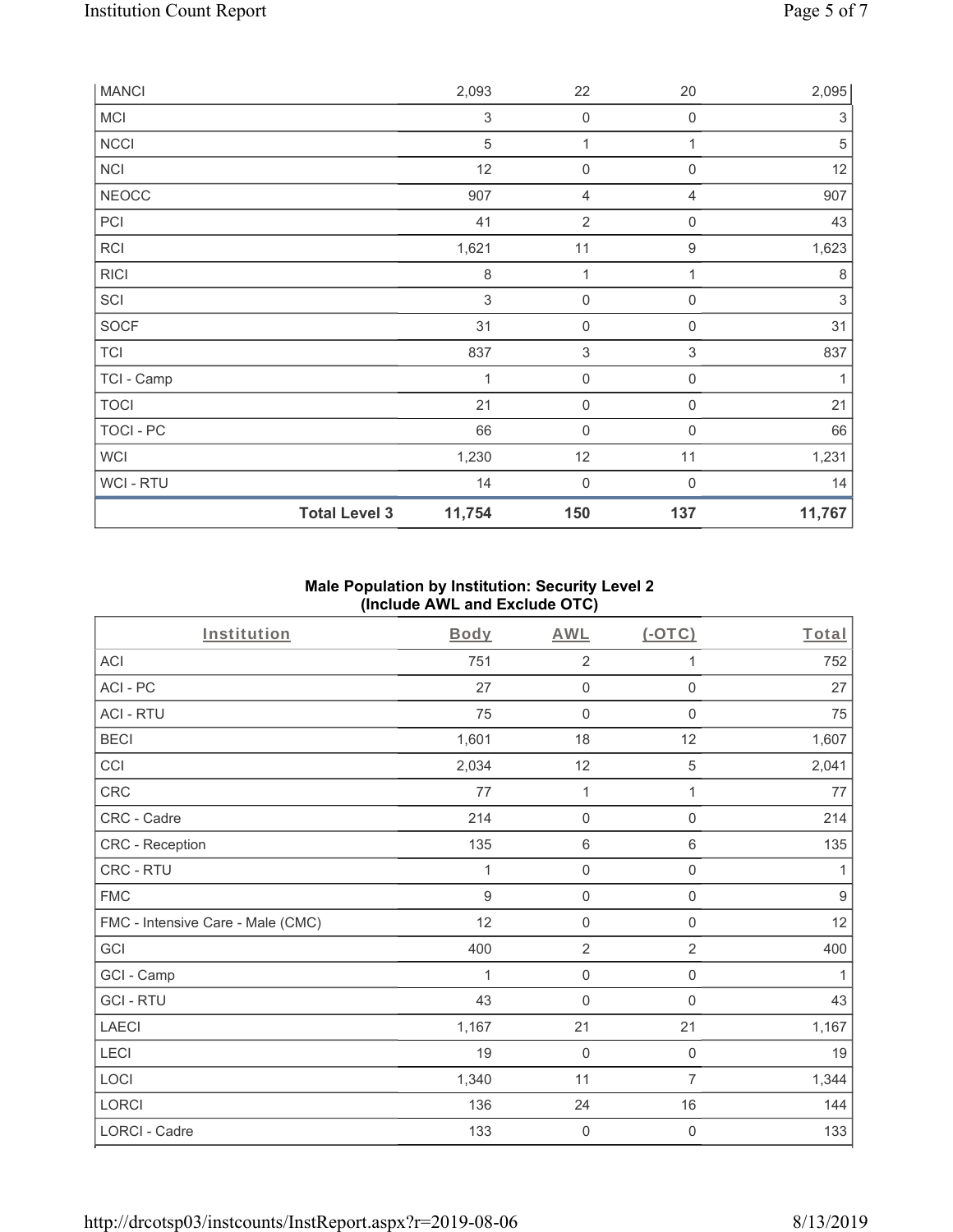| <b>LORCI - Reception</b> |                      | 280            | 1                | 1                | 280            |
|--------------------------|----------------------|----------------|------------------|------------------|----------------|
| <b>MACI</b>              |                      | 126            | 3                | 1                | 128            |
| <b>MANCI</b>             |                      | 52             | 1                |                  | 52             |
| <b>MCI</b>               |                      | 1,697          | 10               | $\overline{7}$   | 1,700          |
| <b>NCCI</b>              |                      | 1,175          | 14               | 9                | 1,180          |
| <b>NCI</b>               |                      | 1,585          | 23               | 17               | 1,591          |
| <b>NEOCC</b>             |                      | $\overline{2}$ | $\mathbf 0$      | 0                | $\overline{2}$ |
| PCI                      |                      | 941            | $\,8\,$          | 3                | 946            |
| RCI                      |                      | 183            | $\overline{2}$   | $\mathbf{1}$     | 184            |
| <b>RICI</b>              |                      | 1,454          | 17               | 8                | 1,463          |
| SCI                      |                      | 1,091          | 13               | 12               | 1,092          |
| SOCF                     |                      | 1              | $\boldsymbol{0}$ | $\boldsymbol{0}$ | 1              |
| <b>TCI</b>               |                      | 23             | $\mathbf 0$      | 0                | 23             |
| <b>WCI</b>               |                      | 32             | $\mathbf 0$      | 0                | 32             |
|                          | <b>Total Level 2</b> | 16,817         | 189              | 131              | 16,875         |

#### **Male Population by Institution: Security Level 1 (Include AWL and Exclude OTC)**

| Institution                       | <b>Body</b> | <b>AWL</b>          | $($ -OTC $)$        | Total  |
|-----------------------------------|-------------|---------------------|---------------------|--------|
| <b>ACI</b>                        | 550         | 5                   | 1                   | 554    |
| ACI-PC                            | 11          | $\mathbf 0$         | $\mathbf 0$         | 11     |
| <b>ACI - RTU</b>                  | 29          | $\mathbf 0$         | $\mathbf 0$         | 29     |
| <b>BECI</b>                       | 626         | 13                  | 5                   | 634    |
| <b>BECI - Camp</b>                | 470         | $\mathsf{O}\xspace$ | $\boldsymbol{0}$    | 470    |
| CCI                               | 562         | 4                   | 1                   | 565    |
| <b>CRC</b>                        | 32          | 1                   | 1                   | 32     |
| CRC - Reception                   | 100         | 5                   | 5                   | 100    |
| <b>FMC</b>                        | 400         | $\overline{2}$      | 1                   | 401    |
| FMC - Intensive Care - Male (CMC) | 29          | $\mathsf{O}\xspace$ | $\mathbf 0$         | 29     |
| GCI                               | 651         | $\,8\,$             | $\mathfrak{S}$      | 656    |
| GCI - Camp                        | 497         | $\mathsf{O}\xspace$ | $\mathsf{O}\xspace$ | 497    |
| <b>GCI-RTU</b>                    | 15          | $\mathbf 0$         | $\mathbf 0$         | 15     |
| <b>LAECI</b>                      | 605         | 12                  | $\boldsymbol{9}$    | 608    |
| LECI                              | 1           | $\sqrt{3}$          | 1                   | 3      |
| LECI - Camp                       | 194         | $\mathsf{O}\xspace$ | 0                   | 194    |
| LOCI                              | 918         | 5                   | $\mathbf{1}$        | 922    |
| <b>LORCI</b>                      | 11          | $\,8\,$             | $\,8\,$             | 11     |
| <b>LORCI - Reception</b>          | 86          | $\mathbf 0$         | $\mathbf 0$         | 86     |
| MACI - Minimum                    | 1,188       | 13                  | $\overline{7}$      | 1,194  |
| <b>MANCI</b>                      | 29          | 4                   | 3                   | $30\,$ |